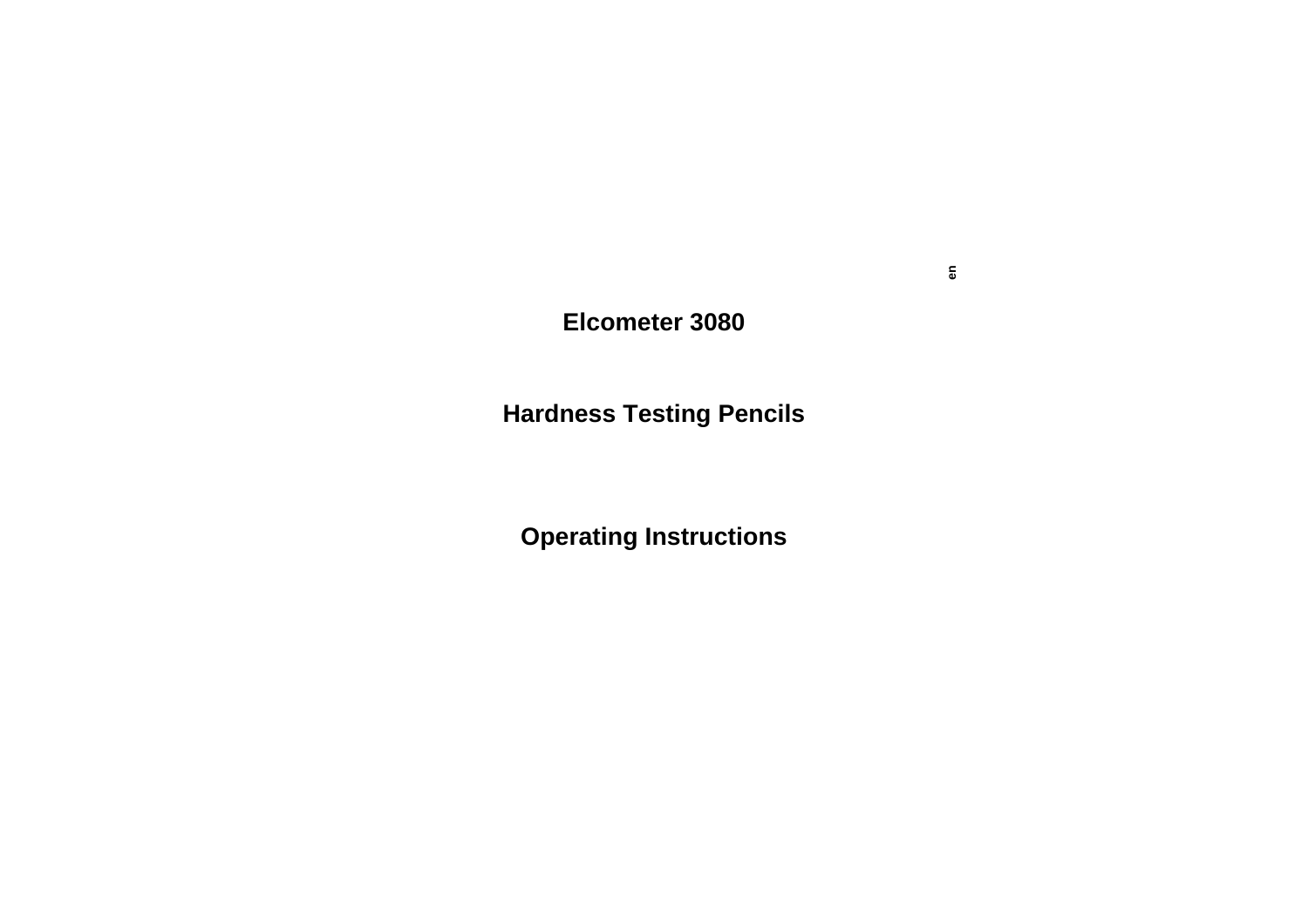elcometer is a registered trademark of Elcometer Limited.

All other trademarks acknowledged.

© Copyright Elcometer Limited. 2009 - 2012.

All rights reserved. No part of this Document may be reproduced, transmitted, transcribed, stored (in a retrieval system or otherwise) or translated into any language, in any form or by any means (electronic, mechanical, magnetic, optical, manual or otherwise) without the prior written permission of Elcometer Limited.

A copy of this Instruction Manual is available for download on our Website via www.elcometer.com.

*Doc.No. TMA-0370 Issue 04Text with Cover No: 19810*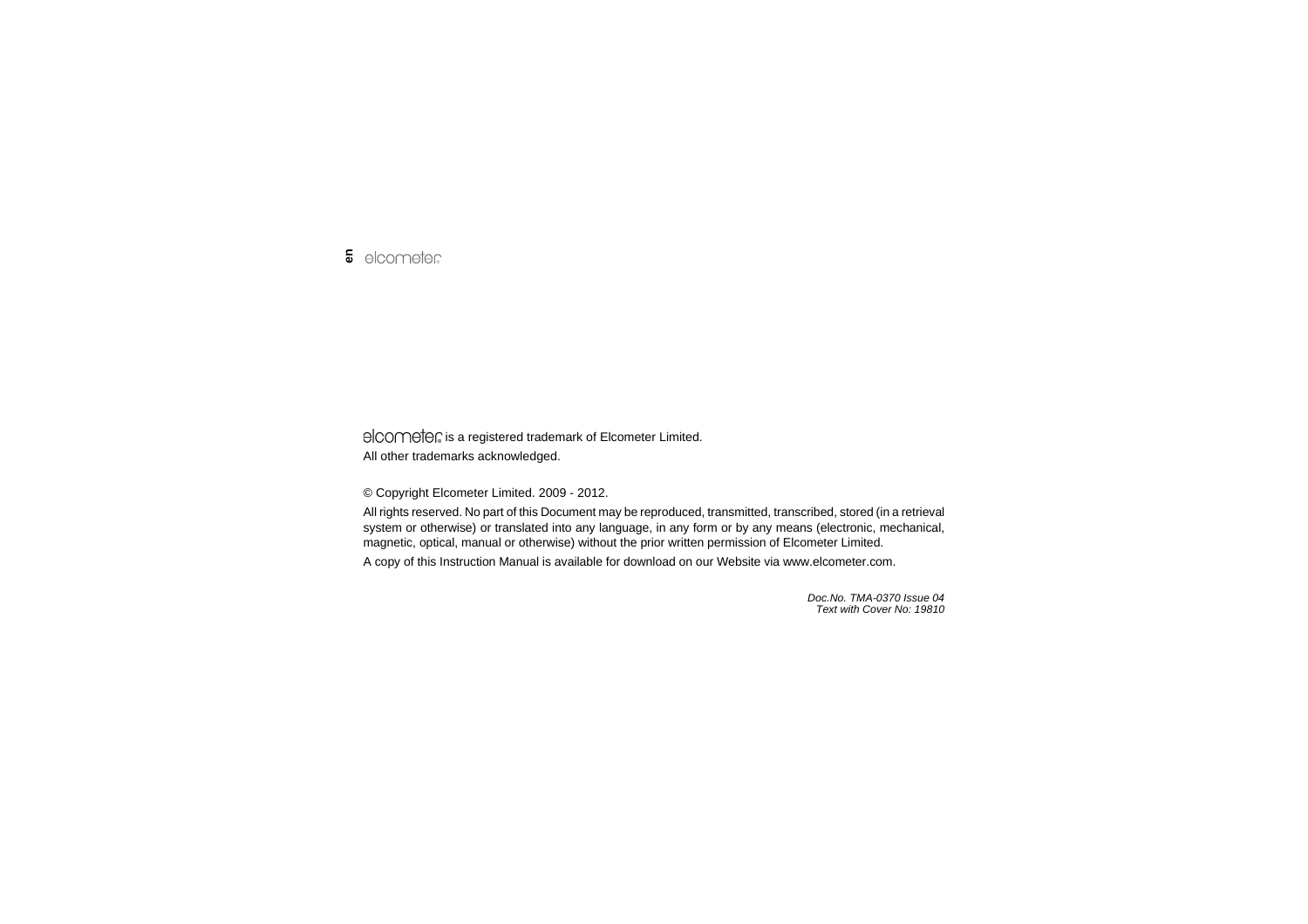# elcometer  $\epsilon$

# **CONTENTS**

| <b>Section</b> | Page |  |  |  |  |
|----------------|------|--|--|--|--|
|                |      |  |  |  |  |
|                |      |  |  |  |  |
|                |      |  |  |  |  |
|                |      |  |  |  |  |
|                |      |  |  |  |  |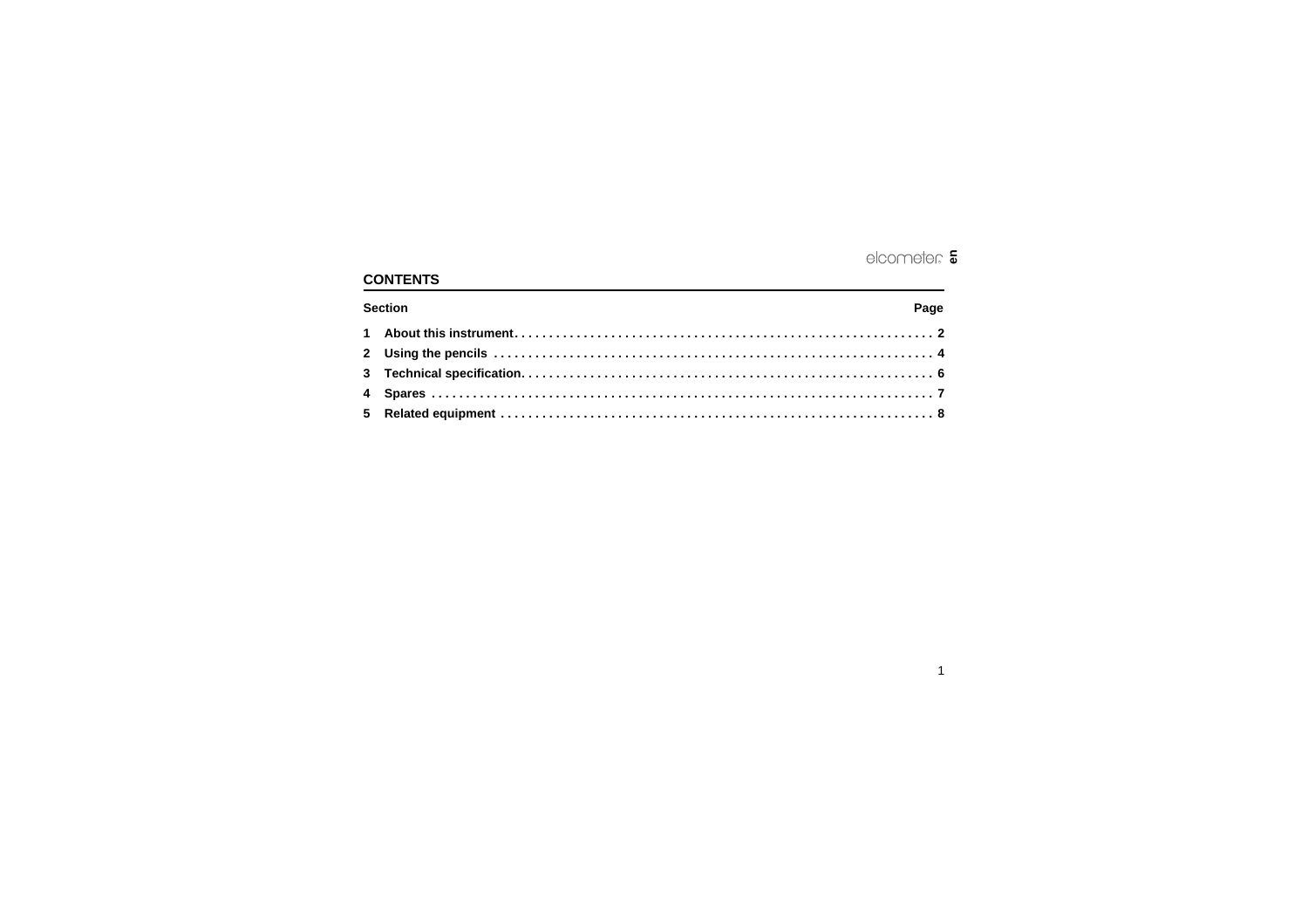#### elcometer **en**

Thank you for your purchase of this set of Elcometer 3080 Hardness Testing Pencils. Welcome to Elcometer.

Elcometer are world leaders in the design, manufacture and supply of inspection equipment for coatings and concrete. Our products cover all aspects of coating inspection, from development through application to post application inspection.

This set of Elcometer 3080 Hardness Testing Pencils is a world beating product. With the purchase of this product you now have access to the worldwide service and support network of Elcometer. For more information visit our website at [www.elcometer.com](http://www.elcometer.com)

# <span id="page-3-0"></span>**1 ABOUT THIS INSTRUMENT**

This set of Elcometer 3080 Hardness Testing Pencils is a simple but effective way to determine the hardness of a coating.

A pencil is pushed into the coating at 45 degrees.

The hardness of the pencils is increased (ISO) or decreased (ASTM) until one or both of the following defects mark the coating:

- •The pencil that will not cut or gouge the coating
- •The pencil that will not scratch the coating

The set of pencils supplied covers a wide range of lead hardness; 6H (very hard) to 6B (very soft).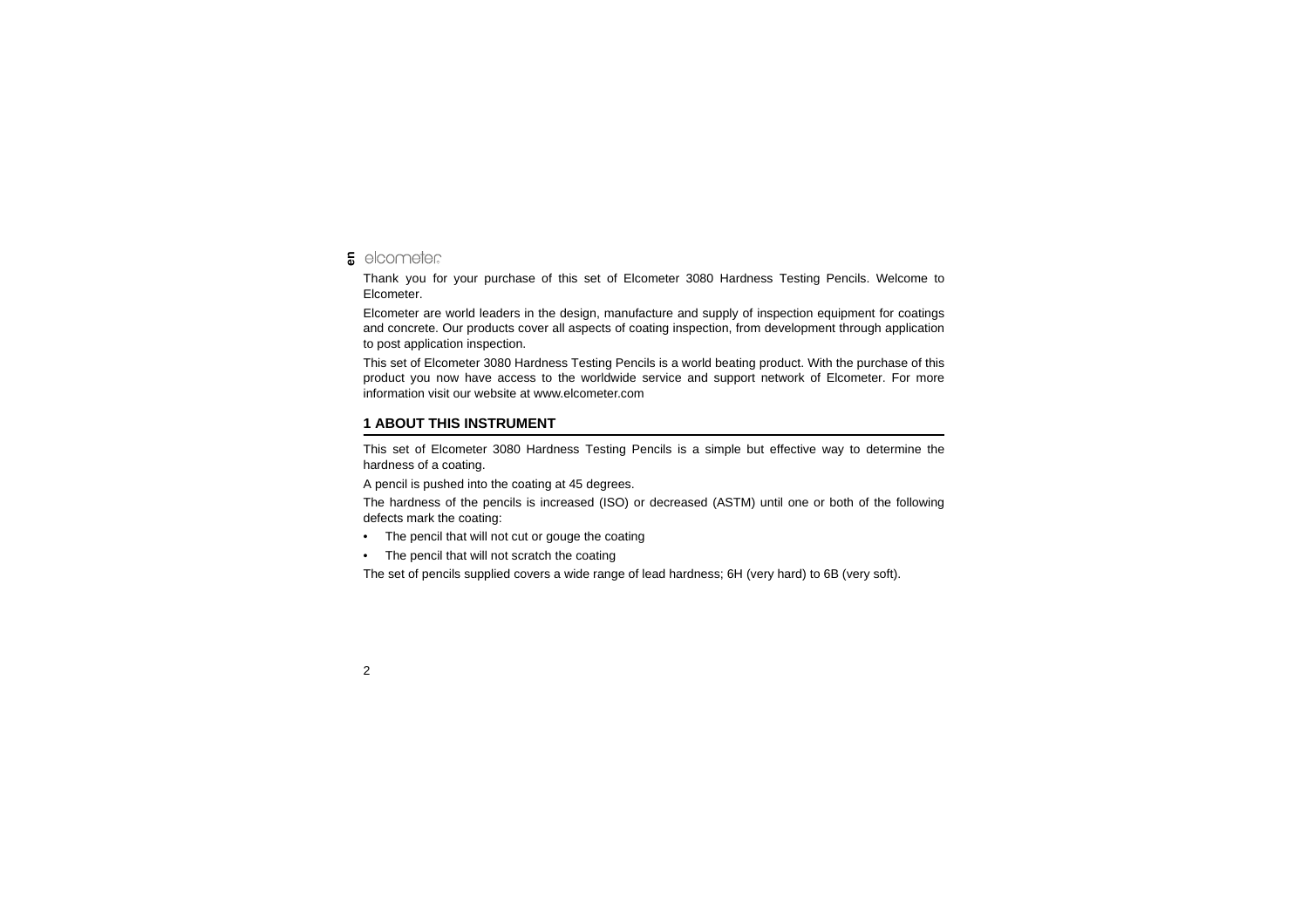# R**en**

## **1.1 WHAT THE BOX CONTAINS**

- •Set of 14 pencils, 6B to 6H
- •2 Pencil sharpeners
- •Storage stand
- •Sandpaper block
- •Operating instructions

The set of Elcometer 3080 Hardness Testing Pencils is packed in a cardboard and foam package. Please ensure that this packaging is disposed of in an environmentally sensitive manner. Consult your local Environmental Authority for further guidance.

**To maximise the benefits of your new Elcometer 3080 Hardness Testing Pencils please take some time to read these Operating Instructions. Do not hesitate to contact Elcometer or your Elcometer supplier if you have any questions.**



#### **1.2 STANDARDS**

The Elcometer 3080 Hardness Testing Pencils can be used in accordance with the following National and International Standards : ASTM D 3363, BS 3900-E19, EN 13523-4 *supersedes ECCA T4,* ISO 15184*,* JIS K 5600-5-4.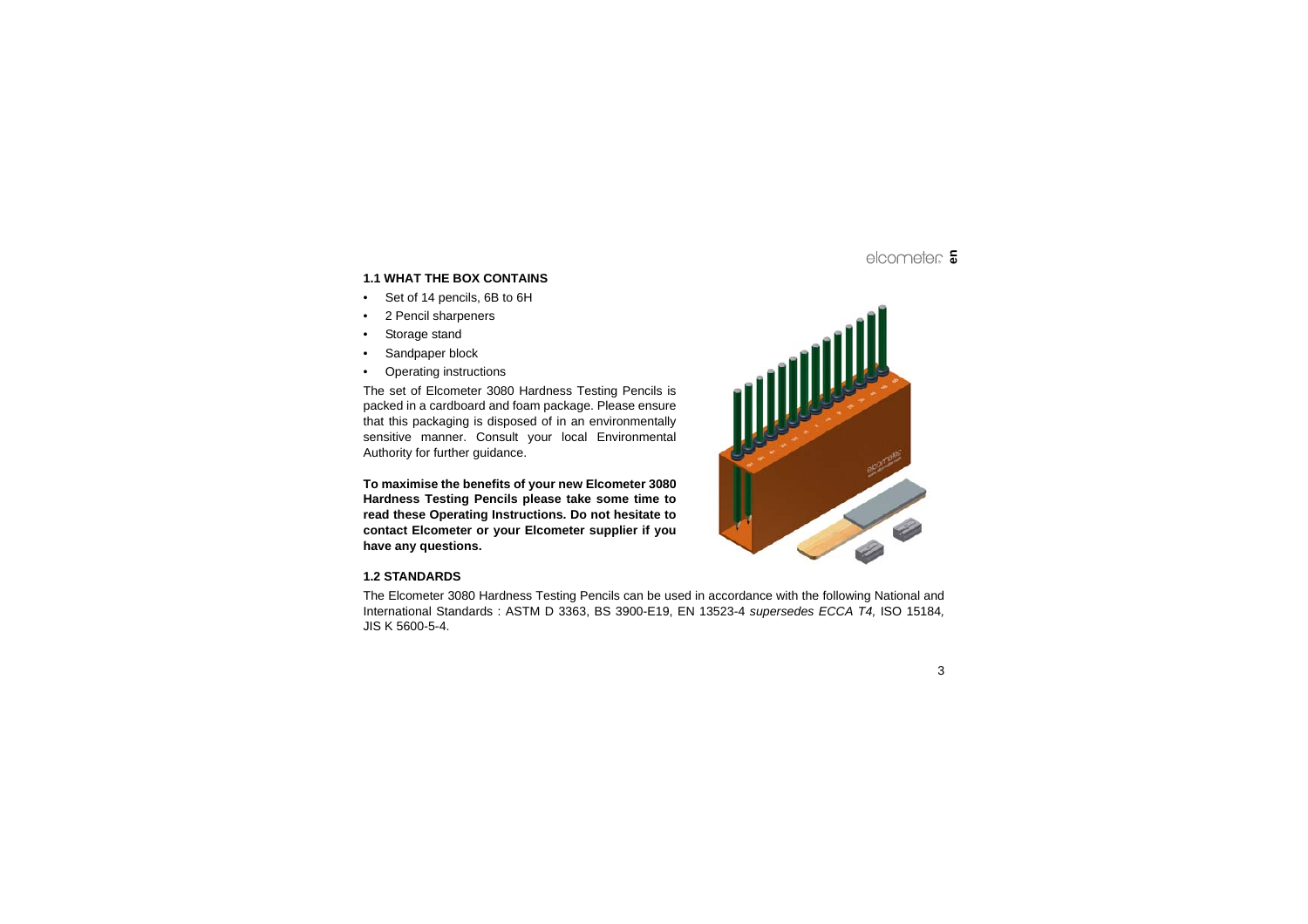#### <span id="page-5-0"></span>elcometer **en 2 USING THE PENCILS**

#### **2.1 BEFORE YOU START**

The test should be carried out at  $23^{\circ}C \pm 2^{\circ}C$  (73.5°F  $\pm$  3.5°F) and 50%  $\pm$  5% relative humidity, unless otherwise agreed.

#### **2.2 PREPARE THE PENCILS**

1. Use the special pencil sharpeners supplied:

Use sharpener T99923040-1 for pencils 6H, 5H, 4H, 3H, 2H, H, F, HB, B and 2B.

Use sharpener T99923040-2 for pencils 3B, 4B, 5B and 6B.

Sharpen until approximately 5 mm to 6 mm  $\left(\frac{1}{4}\right)$  of lead, is exposed taking care to leave the exposed lead unmarked.

- 2. Place a sheet of abrasive paper (400 grade) on a flat, hard surface.
- 3. Hold the pencil at 90° to the abrasive paper and rub the lead until a flat, smooth and circular cross-section is achieved. Ensure that the edge is free of chips or nicks.



### <span id="page-5-1"></span>**2.3 SELECT A PENCIL**

When testing to BS 3900 E19 and ISO 15184, always start with the softest pencil (6B) and then work up the hardness scale.

When testing to ASTM D 3363, always start with the hardest pencil (6H) and then work down the hardness scale.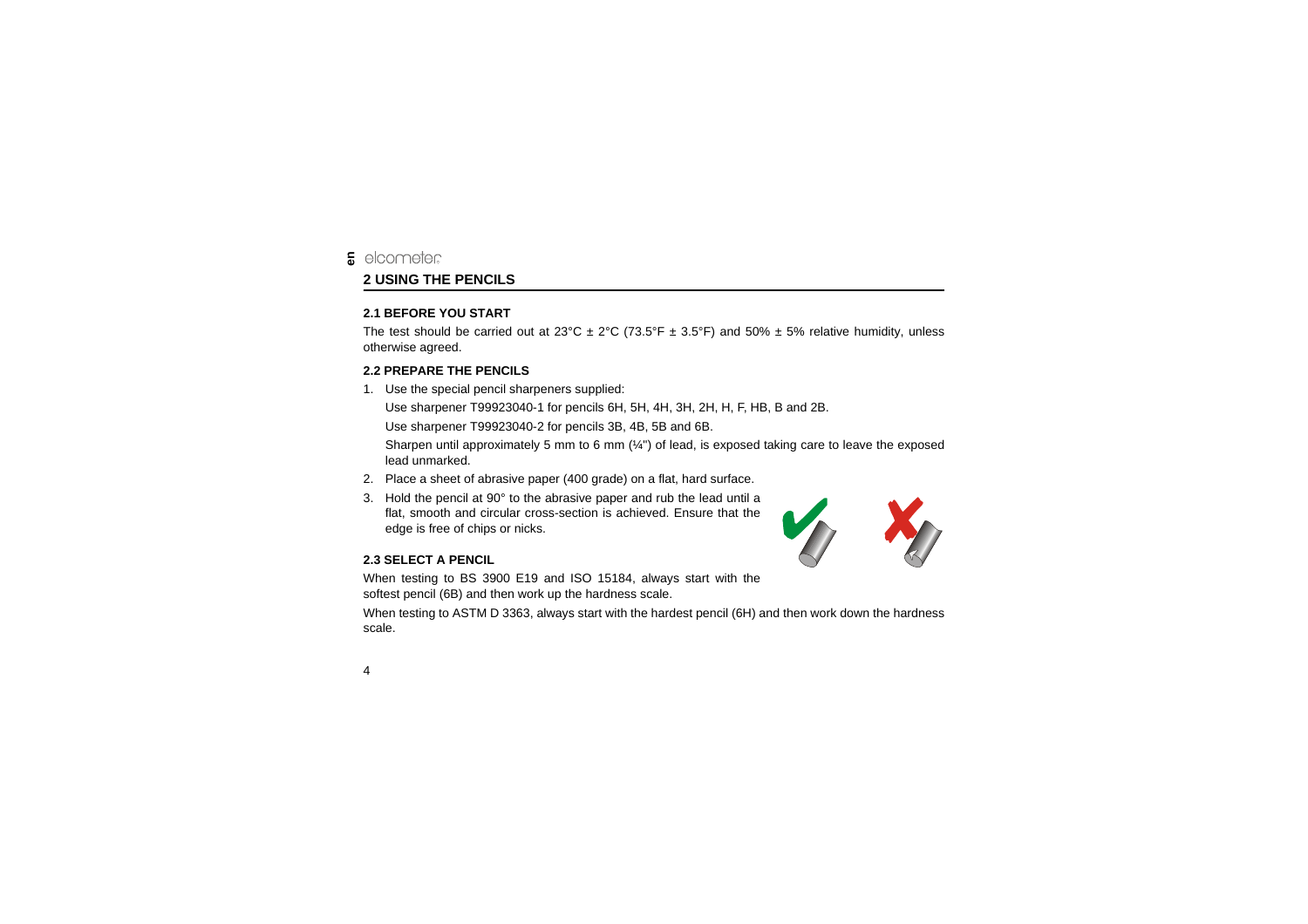### **2.4 PUSH THE PENCIL**

Place the test panel on a level, firm, horizontal surface.

Hold a pencil firmly with the lead at an angle of 45° to the surface of the test panel and the point facing away from you.

Push the pencil away from you approximately 6 mm (¼") applying sufficient downward pressure to cut or scratch the coating or to crumble the edge of the lead.

### <span id="page-6-0"></span>**2.5 INSPECT**

Check the test surface by either close visual inspection, by feel using a fingernail or, if agreed, using a microscope with between x6 and x10 magnification.

For ASTM D 3363 identify the end point of the test as follows:

- •*Gouge hardness*; the hardest pencil that leaves the coating uncut over a stroke length of at least 3 mm.
- •*Scratch hardness*; the hardest pencil that will not rupture or scratch the coating.

For ISO 15184 note one or both of the following defects:

- •*Plastic deformation*; a permanent indentation in the paint surface without cohesive fracture.
- • *Cohesive fracture*; the presence of a visible scratch or rupture in the surface of the paint film, material having been removed from the paint film.

#### **2.6 REPEAT THE TEST**

The test procedure ([2.3](#page-5-1) to [2.5](#page-6-0)) should be repeated 12 mm (½") away from the first test using the next pencil. If the two test results differ by more than one unit of pencil hardness, discard the results and repeat the test.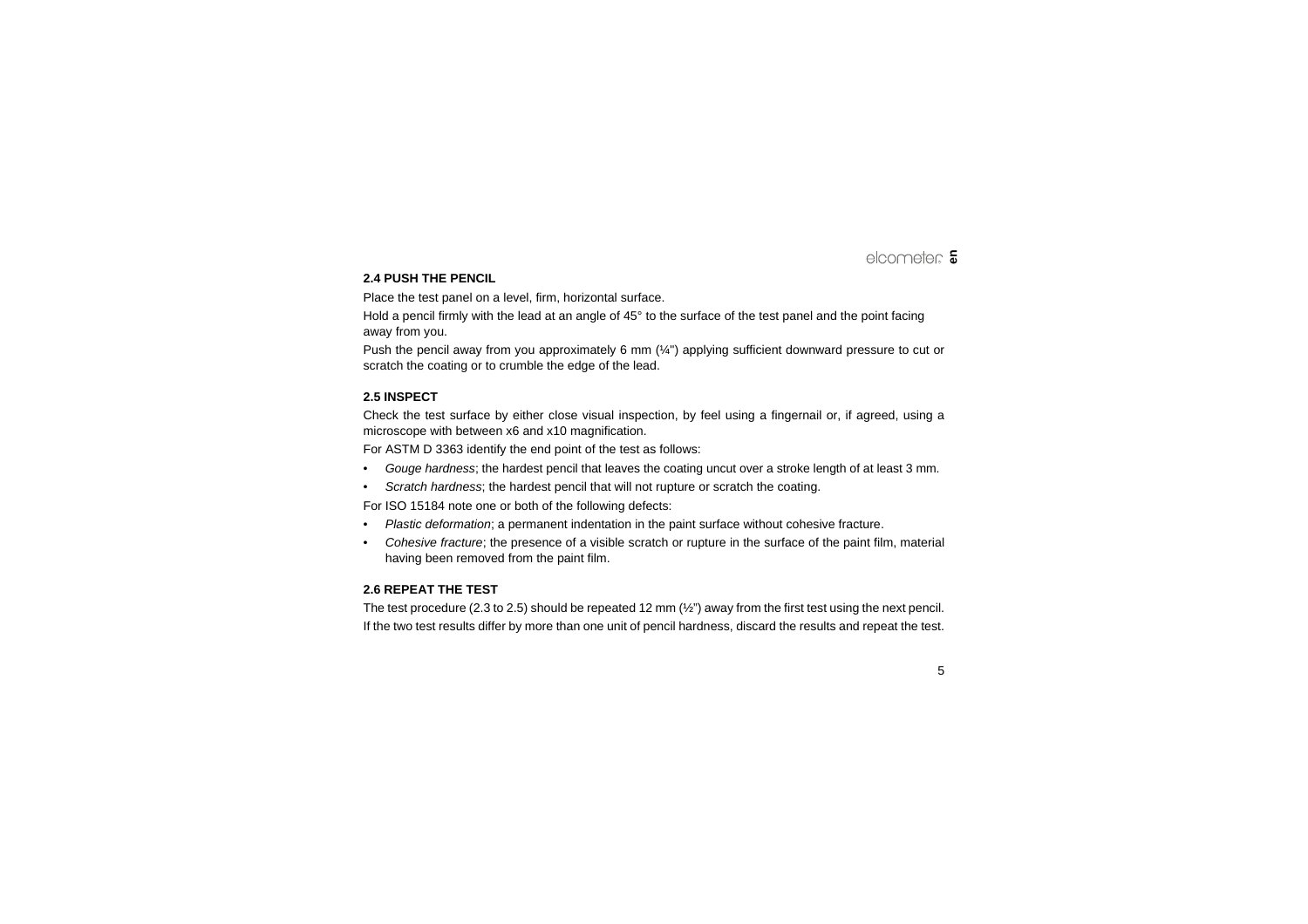#### elcometer **en**

### **2.7 TEST REPORT**

The following information should be contained in any report on the results of the Pencil Test:

- • The type of defect resulting from the test; see ["About this instrument" on page](#page-3-0) 2. *Note: In some cases the two test end points will be the same.*
- •The make and manufacture of the pencils used.
- • Any deviation from standard conditions including the temperature and humidity conditions of the test and the roughness of the coating surface.
- •The magnification of the microscope, if one is used.

## <span id="page-7-0"></span>**3 TECHNICAL SPECIFICATION**

Pencil Type: Marked on edge of pencils

Grades: 6H, 5H, 4H, 3H, 2H, H, F, HB, B, 2B, 3B, 4B, 5B, 6B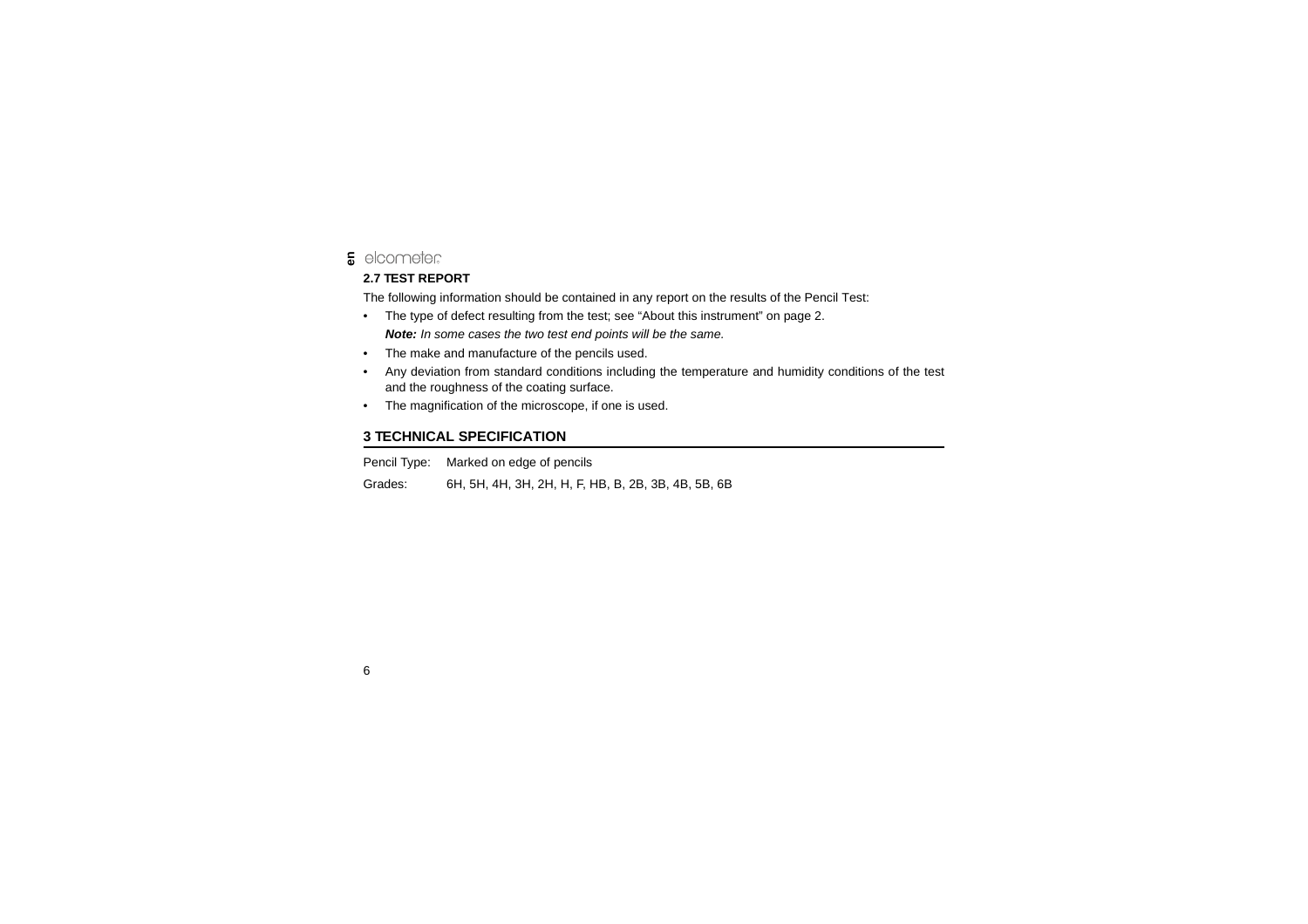# <span id="page-8-0"></span>**4 SPARES**

The following spare parts are available from your local Elcometer supplier or direct from Elcometer:

| <b>Description</b>       | Sales Part No. | <b>Description</b>      | <b>Sales Part No.</b> |
|--------------------------|----------------|-------------------------|-----------------------|
| Replacement pencil set:  | T99923039      | Pencils, B, box of 12:  | T99923042-6           |
| Sharpener, for 6H to 2B: | T99923040-1    | Pencils, HB, box of 12: | T99923042-7           |
| Sharpener, for 3B to 6B: | T99923040-2    | Pencils, F, box of 12:  | T99923042-8           |
| Sandpaper Block:         | T99923041      | Pencils, H, box of 12:  | T99923042-9           |
| Pencils, 6B, box of 12:  | T99923042-1    | Pencils, 2H, box of 12: | T99923042-10          |
| Pencils, 5B, box of 12:  | T99923042-2    | Pencils, 3H, box of 12: | T99923042-11          |
| Pencils, 4B, box of 12:  | T99923042-3    | Pencils, 4H, box of 12: | T99923042-12          |
| Pencils, 3B, box of 12:  | T99923042-4    | Pencils, 5H, box of 12: | T99923042-13          |
| Pencils, 2B, box of 12:  | T99923042-5    | Pencils, 6H, box of 12: | T99923042-14          |
|                          |                |                         |                       |

| <b>Description</b>      | Sales Part No. |  |
|-------------------------|----------------|--|
| Pencils, B, box of 12:  | T99923042-6    |  |
| Pencils, HB, box of 12: | T99923042-7    |  |
| Pencils, F, box of 12:  | T99923042-8    |  |
| Pencils, H, box of 12:  | T99923042-9    |  |
| Pencils, 2H, box of 12: | T99923042-10   |  |
| Pencils, 3H, box of 12: | T99923042-11   |  |
| Pencils, 4H, box of 12: | T99923042-12   |  |
| Pencils, 5H, box of 12: | T99923042-13   |  |
| Pencils, 6H, box of 12: | T99923042-14   |  |